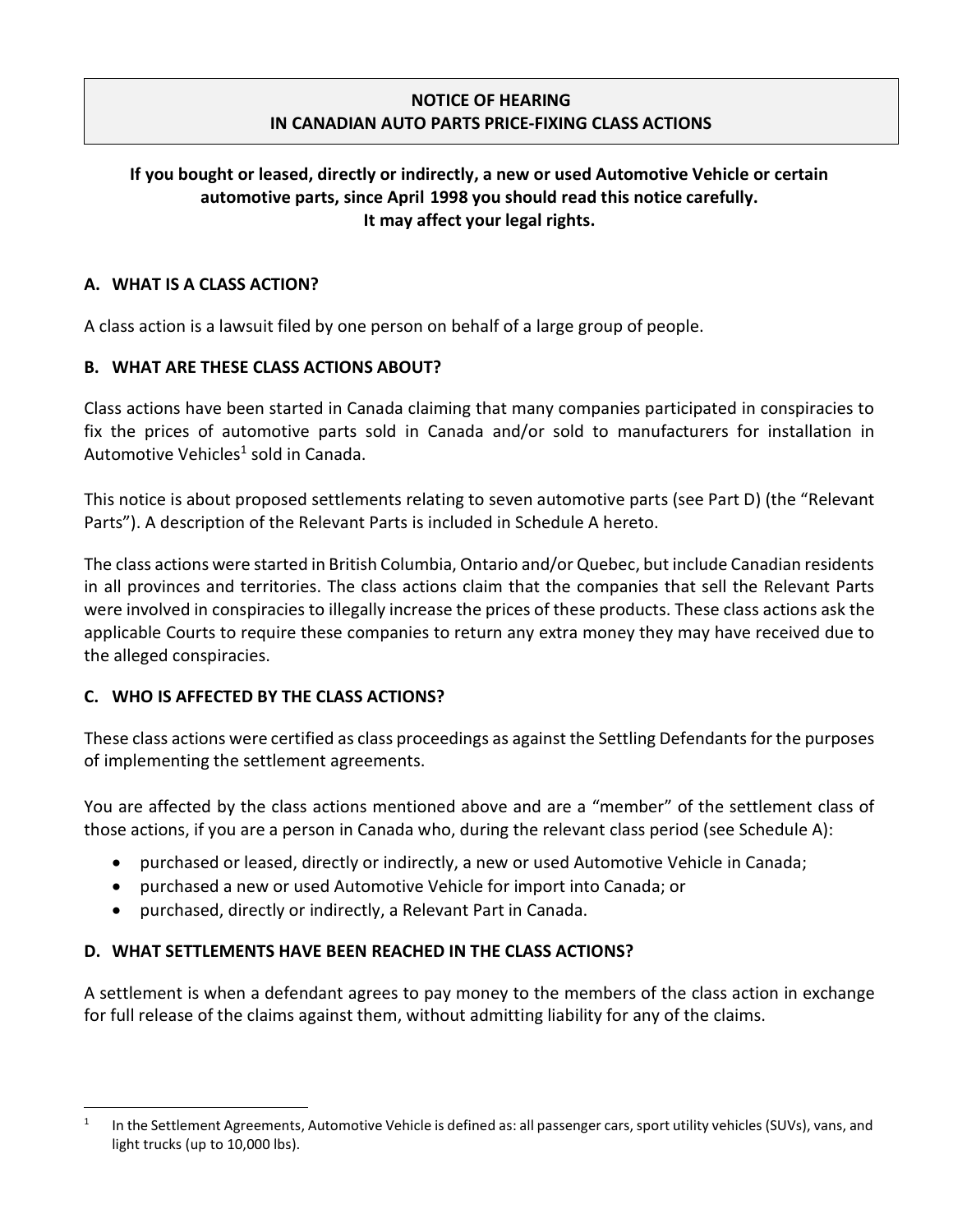The defendants listed below (the "Settling Defendants") have agreed to pay the amounts set out below in exchange for a full release of the claims against them relating to the pricing of the Relevant Parts and for the dismissal of any actions commenced in Canada by settlement class members relating to the pricing of the Relevant Parts. The Settling Defendants do not admit any liability, wrongdoing, or fault.

| <b>Settling Defendant</b>                                                                                                                                                     | <b>Relevant Part</b>                 | <b>Settlement</b><br><b>Amount</b> |
|-------------------------------------------------------------------------------------------------------------------------------------------------------------------------------|--------------------------------------|------------------------------------|
| Bosal International NV, Bosal<br>Nederland, B.V., Bosal Industries<br>Georgia, Inc. o/a Bosal<br>International North America, and<br>Bosal USA, Inc.                          | <b>Automotive Exhaust</b><br>Systems | \$25,000                           |
| Corning International Kabushiki<br>Kaisha and Corning Incorporated                                                                                                            | <b>Ceramic Substrates</b>            | US\$3,100,000                      |
| Diamond & Zebra Electric Mfg. Co.<br>Ltd. (f/k/a Diamond Electric Mfg.<br>Co. Ltd.), and Diamond Electric<br>Mfg. Corporation                                                 | Ignition Coils                       | \$765,000                          |
| Green Tokai Co. Ltd. and Tokai<br>Kogyo Co., Ltd.                                                                                                                             | <b>Body Sealing Parts</b>            | \$102,336                          |
| Kiekert AG and Kiekert USA Inc.                                                                                                                                               | Door Latches                         | US\$300,000                        |
| Nachi-Fujikoshi Corp., Nachi<br>America Inc., Nachi Canada Inc.,<br>Nachi Europe GmbH, and Nachi<br>Technology Inc.                                                           | <b>Bearings</b>                      | US\$425,000                        |
| Sanden Corporation, Sanden<br>International (USA) Inc., Sanden<br><b>Automotive Climate Systems</b><br>Corporation, and Sanden<br><b>Automotive Components</b><br>Corporation | Air Conditioning Systems             | \$1,173,915                        |

Where the class actions are continuing, the Settling Defendants have also agreed to provide cooperation to the plaintiffs in pursuing the applicable class actions against the remaining defendants.

#### E. SETTLEMENT APPROVAL HEARINGS

The settlements are subject to the approval of the Ontario, British Columbia and/or Quebec Courts (see Schedule "B"). However, in all circumstances, the settlements are national in scope. Even where there is no settlement class specifically for residents of British Columbia or Quebec, residents of those provinces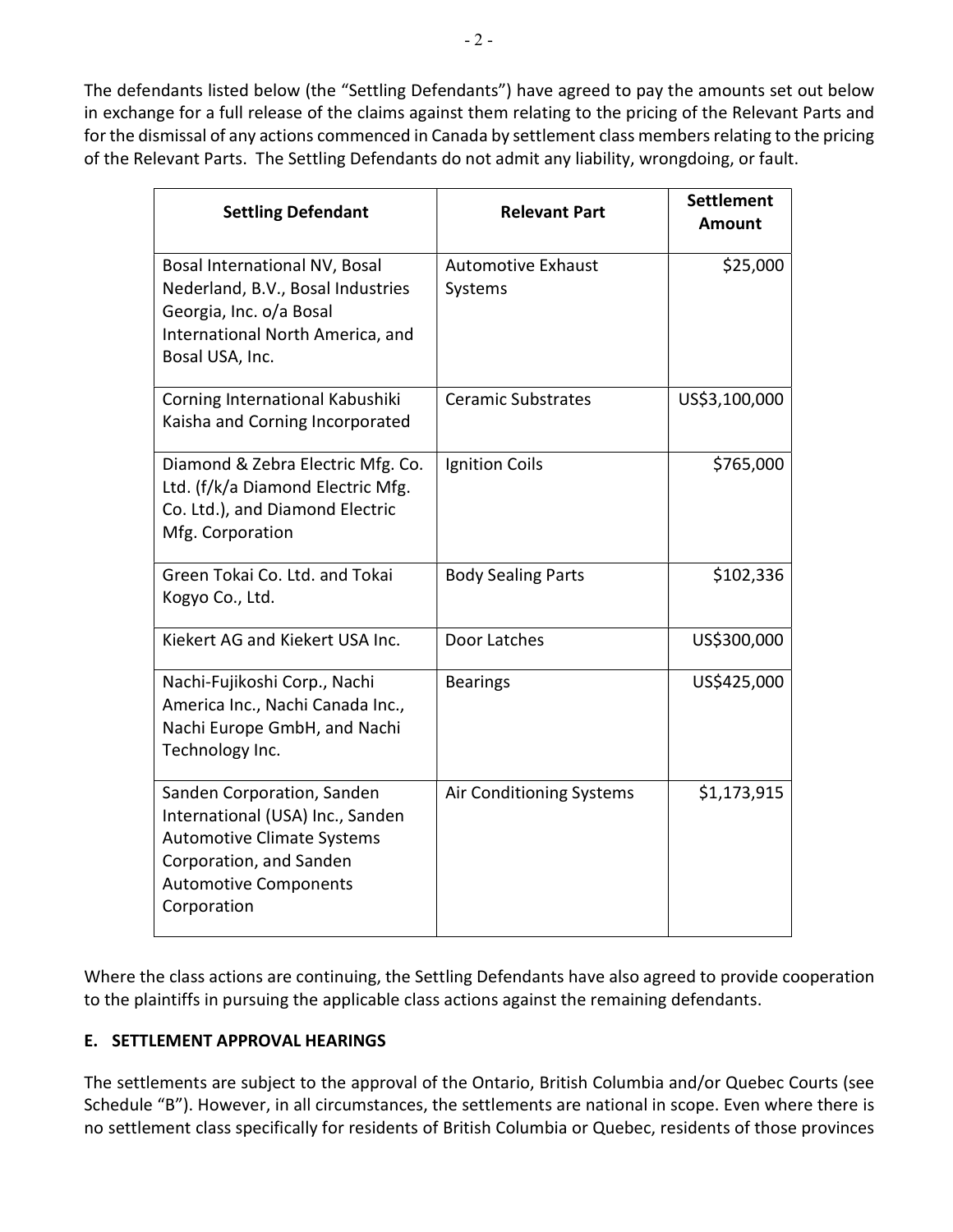(as well as the other Canadian provinces and territories) are included in the national classes of the actions commenced in Ontario.

The Ontario Court will hold a hearing by video (which you can attend by contacting Class Counsel) to decide whether to approve these settlements July 12, 2022, at 10:00 a.m.

The Quebec Court will hold a hearing by videoconference (https://url.justice.gouv.qc.ca/fP5rCH)<sup>2</sup> to decide whether to approve some of these settlements on July 6, 2022 at 3:30 p.m.

In accordance with the Canadian Judicial Protocol for the Management of Multi-Jurisdictional Class Actions, if the Ontario Court approves the settlements, the BC settlement approval application for the settlement with the Nachi defendants will be heard in writing.

The Courts will decide whether the settlements are fair, reasonable, and in the best interests of settlement class members.

#### F. HOW CAN I PARTICIPATE IN THE SETTLEMENT APPROVAL HEARING?

If you are a member of a settlement class, you can present your submissions on, or objections to, the settlements, the proposed distribution protocol in the Body Sealing Parts, Ceramic Substrates, Plastic Interior Trim actions (see Part J below), and/or Class Counsel fees (see part L below) before the Courts, in the manner set out below.

#### Submissions in writing

If you want to address the Courts in writing, you must send your written submissions to Class Counsel by email to autoparts@sotosllp.com and autopartsclassaction@siskinds.com no later than June 30, 2022.

The written submissions must state the nature of any comments or objections, and whether you intend to appear at the settlement approval hearing(s). The written submissions can be provided in English or French (where necessary, an unofficial translation will be provided to the Courts).

Class Counsel will provide a copy of any written submissions to the Courts being asked to approve the settlement agreements.

#### Attending in person before the Courts

Settlement classes members may (but do not need to) attend the settlement approval hearing(s).

Some of the settlements are only subject to approval by the Ontario Court. You may attend the Ontario hearing virtually on July 12, 2022, at 10:00 a.m., as an observer or to make oral submissions to the Court. If you wish to attend and/or make oral submissions, please contact Class Counsel no later than June 30, 2022. If you are unable to attend, but wish to make oral submissions to the Ontario Court, please contact

<sup>2</sup> The User Guide to join the hearing can be found at the following address: https://www.justice.gouv.qc.ca/fileadmin/user\_upload/contenu/documents/Fr\_\_francais\_/centredoc/publications/syst eme-judiciaire/MJQ\_Guide\_Audience\_Teams-public\_VF.pdf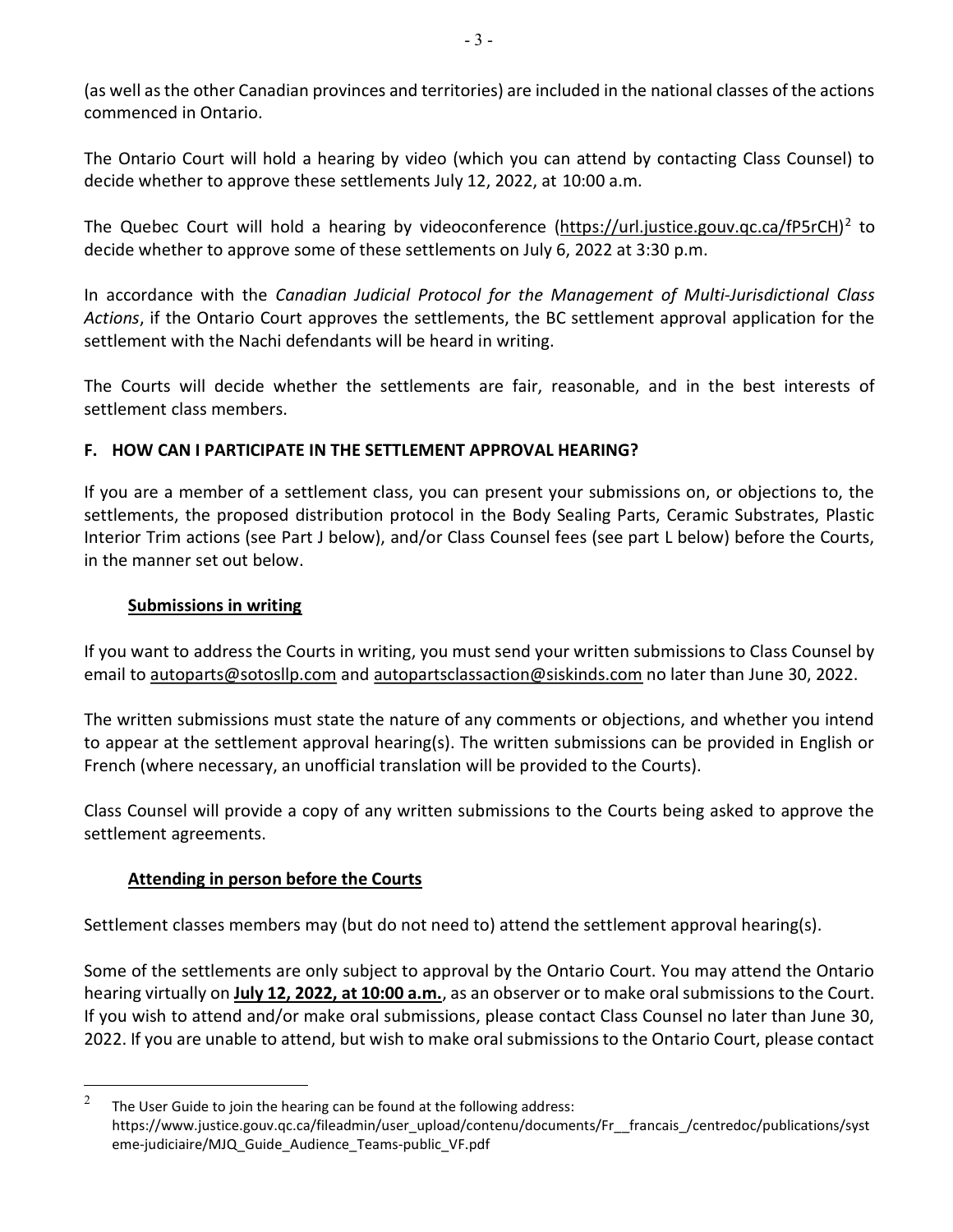Class Counsel at autopartsclassaction@siskinds.com and Class Counsel will make the necessary arrangements for you to make submissions to the Ontario Court.

Where the settlement is also subject to the approval of the Quebec Court, you may attend the Quebec hearing virtually on July 6, 2022 at 3:30 pm (https://url.justice.gouv.qc.ca/fP5rCH)<sup>3</sup>. You can attend as an observer or to make oral submissions to the Quebec Court. If you are unable to attend, but wish to make oral submissions to the Quebec Court, please contact Class Counsel at recours@siskinds.com, to the attention of Karim Diallo, and Class Counsel will make the necessary arrangements for you to make submissions to the Quebec Court.

# G. WHAT STEPS SHOULD I TAKE TO PROTECT MY RIGHTS?

If you want to be a member of any of these class actions, you do not need to do anything. However, there are three steps that you should take to protect your legal rights:

- 1. You should keep records of any purchases or leases of all new Automotive Vehicles, Relevant Parts, or other automotive parts in respect of which there is pending litigation (see www.siskinds.com/autoparts for a complete list) from January 1995 onward. Records include invoices, receipts, original purchase or lease records, or historical accounting records.
- 2. Automotive dealerships should keep records of any sales or leases of new Automotive Vehicles, Relevant Parts, or other automotive parts from January 1995 onward.
- 3. You should register online at www.siskinds.com/autoparts to receive updates about these class actions and the other auto parts price-fixing class actions.

## H. WHAT IF I DON'T WANT TO BE IN THE CLASS ACTIONS?

Members of the Door Latches settlement classes can opt out. Rights to opt-out of the other relevant actions was previously provided and have already passed.

In some cases, residents of British Columbia are included in the Ontario Settlement Class. Where an optout was provided to a previous British Columbia Settlement Class in a parallel BC case, that previous optout applies to BC residents now included in an Ontario Settlement Class.

You can opt out of the Door Latches class action by sending a signed letter to Class Counsel, with the following information:

- your full name, current address, and telephone number;
- if you are writing on behalf of a company, the name of the company and your position at the company; and
- a statement saying that you (or the company) want to opt out of the Door Latches class action.

Requests to opt out of the Door Latches class action must be post-marked by August 16, 2022.

If you exclude yourself or opt out:

<sup>3</sup> The User Guide to join the hearing can be found at the following address: https://www.justice.gouv.qc.ca/fileadmin/user\_upload/contenu/documents/Fr\_\_francais\_/centredoc/publications/syst eme-judiciaire/MJQ\_Guide\_Audience\_Teams-public\_VF.pdf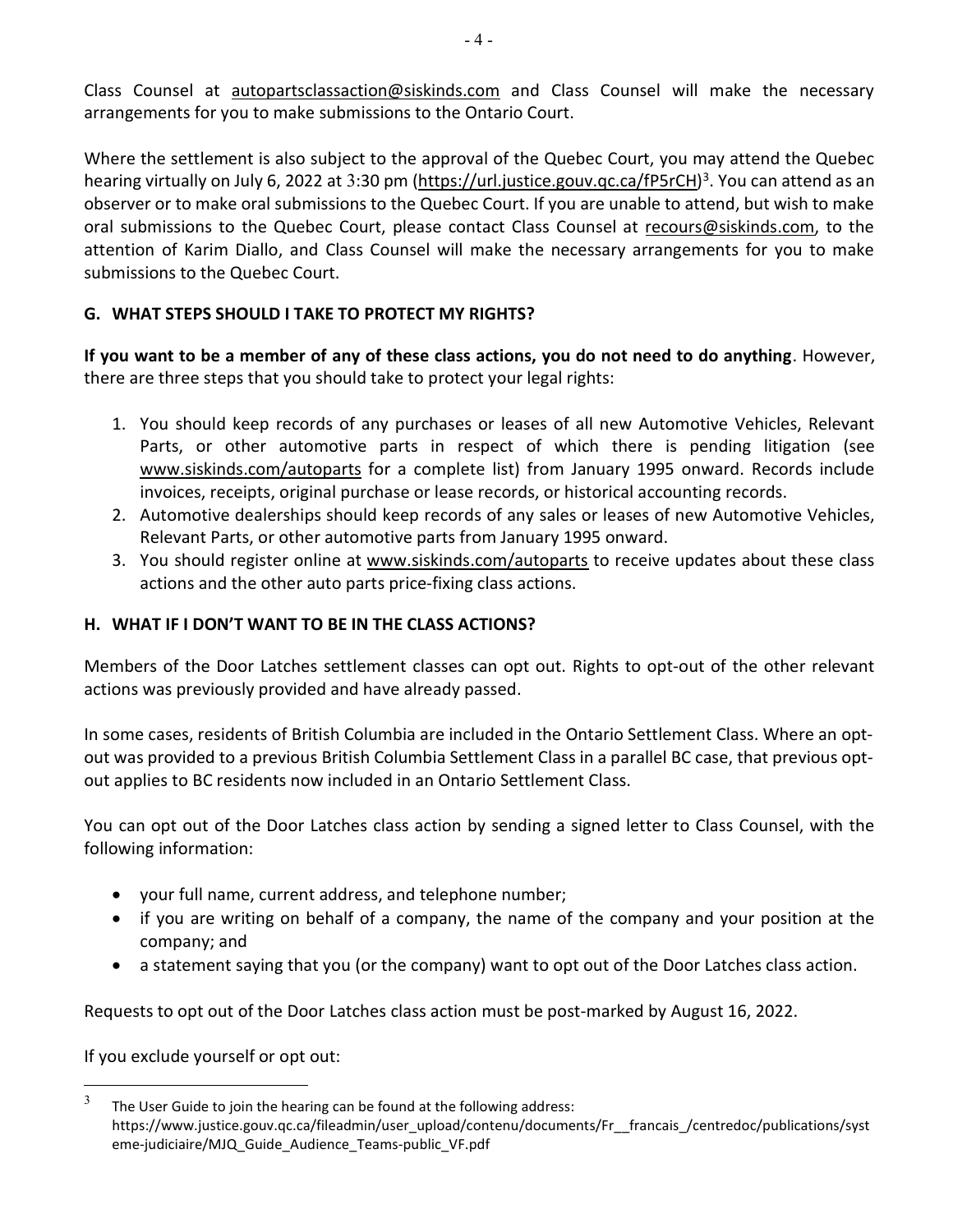- you will not be eligible to participate in the ongoing class action, and
- you will not receive any money from the class action, but
- you will be able to start or continue your own case against the defendants regarding the claims at issue in the class action.

If you do nothing, and so do not exclude yourself or opt out:

- you will be eligible to participate in the ongoing class action, and
- you may receive money from the class action, but
- you will not be able to start or continue your own case against the defendants regarding the claims at issue in the class action.

This is your only chance to exclude yourself or opt out of the Door Latches class action. No further right to opt out will be provided.

A parallel class proceeding was commended in Ontario against other defendants relating to the pricing of Door Latches. The right to opt out applies in that action as well and no further right to opt out will be provided in respect of that action. Information on that action and the companies named as defendants is available on Class Counsel's website at: www.siskinds.com/autoparts.

#### I. WHAT HAPPENS TO THE MONEY PAID UNDER THE SETTLEMENTS?

At this stage, the settlement funds (less approved fees and expenses) are being held in interest-bearing trust accounts for the benefit of settlement class members.

The plaintiffs are seeking approval of the method for distributing the aggregate settlement funds from the Body Sealing Parts, Ceramic Substrates, and Plastic Interior Trim class actions (see section J below). At a later date, the courts will decide how the settlement funds for the other Relevant Parts will be distributed and how you can apply to receive money from these settlements. Watch for another notice at a later time explaining how to claim money from the settlements.

#### J. PROPOSED DISTRIBUTIONS

#### Amended Second Omnibus Distribution

The Second Omnibus Distribution Protocol (relating to 16 actions) and the Electronic Throttle Bodies Distribution Protocol were previously approved by the Ontario, British Columbia, and/or Quebec Courts.

At the settlement approval hearings in Ontario and Quebec, the plaintiffs are seeking approval of amended Distribution Protocols to provide a fixed amount of compensation to certain Automakers with manufacturing facilities in Canada who purchased at least \$500,000 of the relevant parts during the Event Period and/or Post Event Period (the "Canadian Automakers"). The amount allocated to the Canadian Automakers varies depending on the available settlement funds in the action. Any unclaimed funds will be available for distribution to other Settlement Class Members. Copies of the proposed amended distribution protocols are available at www.siskinds.com/autoparts or https://www.sotosclass actions.com/auto-parts/ or from Class Counsel.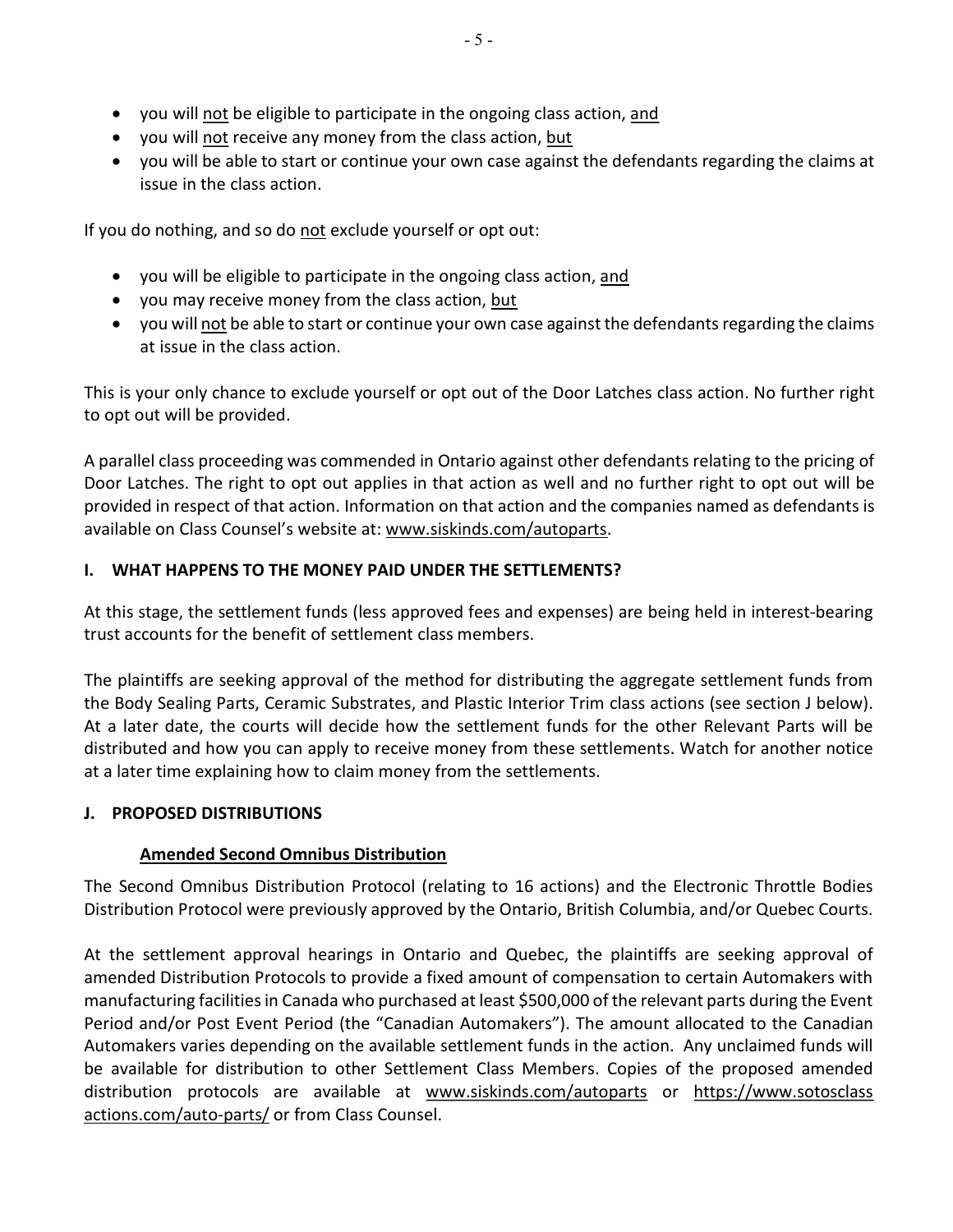#### Body Sealing Parts, Ceramic Substrates, and Plastic Interior Trim Distribution

At the settlement approval hearing in Ontario, the Court will be asked to approve a protocol for distributing the aggregate settlement funds of \$10.2 million, plus accrued interest, less Court-approved legal fees and other expenses. A copy of the proposed distribution protocol is available at www.siskinds.com/autoparts or https://www.sotosclassactions.com/auto-parts/ or from Class Counsel. The application before the British Columbia Court to approve the Distribution in the Plastic Interior Trim action will proceed in writing. Members of the Plastic Interior Trim Settlement Classes who wish to make comments on or object to the Proposed Distribution may attend the Ontario approval hearing remotely.

The protocol is designed to compensate purchasers of Body Sealing Parts, Ceramic Substrates, Plastic Interior Trim and/or new Automotive Vehicles containing Body Sealing Parts, Ceramic Substrates, and/or Plastic Interior Trim in a manner that generally reflects the anticipated impact of the alleged price-fixing.

The protocol contemplates that the administration will run in tandem with the administration of the Second Omnibus Distribution Protocol and settlement benefits will be calculated in accordance with the Second Omnibus Distribution Protocol.

Based on information to date – both through publicly available documents and information obtained in the prosecution of the action – the following vehicles are potentially affected by the alleged wrongful conduct (the "Affected Vehicles"):

| <b>Class Action</b>          | <b>Brands</b>                 | <b>Event Period</b> | <b>Post Event Period</b> |
|------------------------------|-------------------------------|---------------------|--------------------------|
| <b>Body Sealing Parts</b>    | Honda/Acura, Toyota/Lexus,    | January 1, 2000 to  | October 1, 2012 to       |
|                              | Subaru                        | September 30, 2012  | September 30, 2016       |
| <b>Ceramic Substrates</b>    | Ford/Lincoln/Mercury, General | July 1, 1999 to     | August 1, 2011 to        |
|                              | Motors (Buick, Cadillac,      | July 31, 2011       | July 31, 2015            |
|                              | Chevrolet, Daewoo, GMC,       |                     |                          |
|                              | Hummer, Isuzu, Oldsmobile,    |                     |                          |
|                              | Pontiac, Saab, Saturn),       |                     |                          |
|                              | Honda/Acura, Nissan/Infiniti, |                     |                          |
|                              | Toyota/Lexus                  |                     |                          |
| <b>Plastic Interior Trim</b> | Toyota/Lexus                  | June 1, 2004 to     | October 1, 2012 to       |
|                              |                               | September 30, 2012  | September 30, 2016       |

No wrongdoing is alleged as against Ford/Lincoln/Mercury, General Motors (Buick, Cadillac, Chevrolet, Daewoo, GMC, Hummer, Isuzu, Oldsmobile, Pontiac, Saab, Saturn), Honda/Acura, Nissan/Infiniti, Subaru, and Toyota/Lexus (the "Automakers"). They are not defendants in the class actions. The Automakers were unaware of any alleged price-fixing in respect of any of the automotive parts that they purchased for their automotive vehicles.

Subject to further order of the Ontario Court, the settlement funds will be distributed on a *pro rata* (or proportional) basis on the value of your claim relative to the value of all approved claims. The value of your claim will depend on: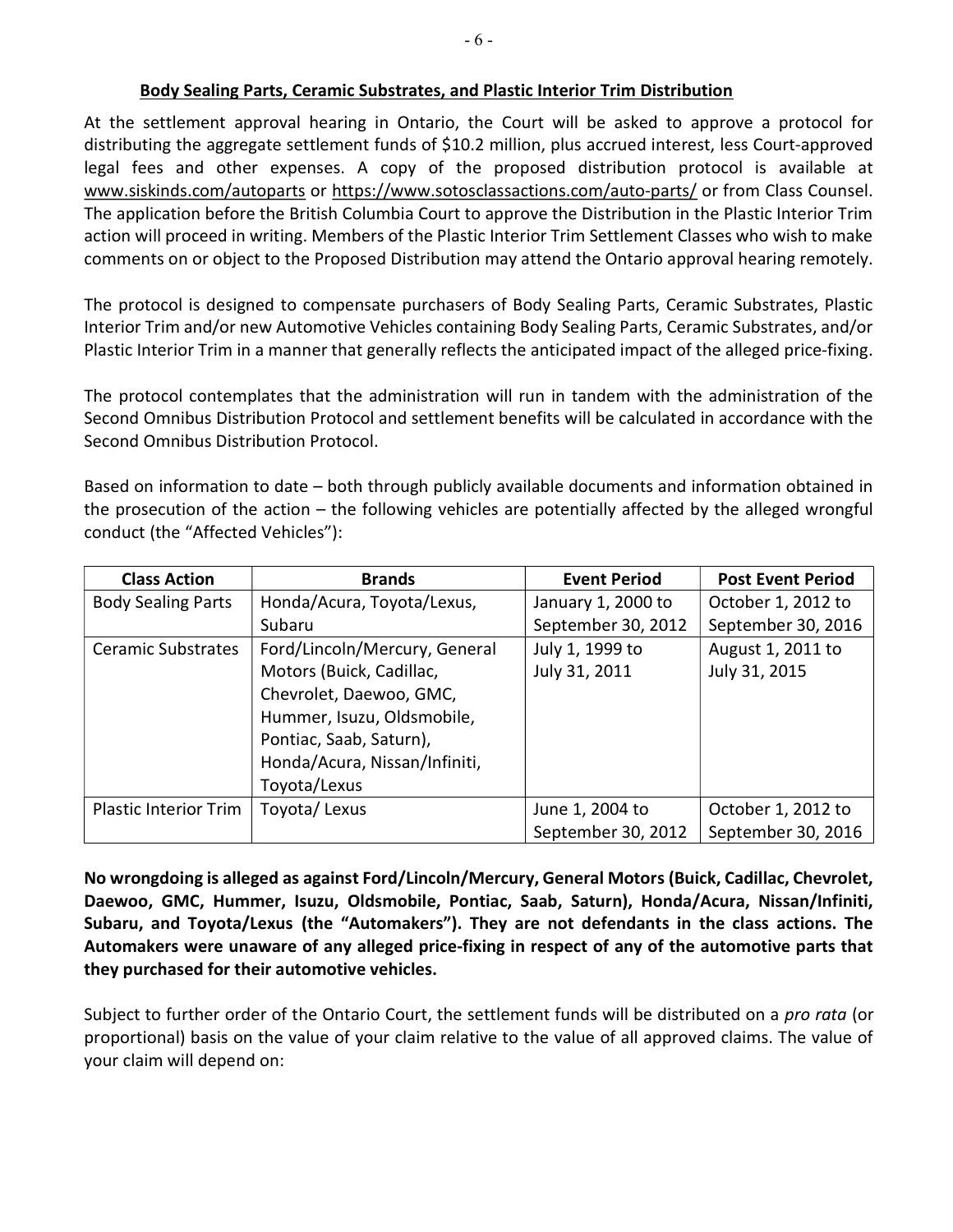- a) The purchase price of the Affected Vehicle: The purchase price will be based on the information provided as part of the claims process or, where permitted pursuant to the distribution protocol, the manufacturer's suggested retail price (or 40% thereof for leased vehicles).
- b) The timing of the Affected Vehicle purchase or lease: Purchases or leases entered into during the Event Period will be valued at 100%. Purchases or leases entered into during the Post Event Period will be discounted by 50% to reflect the additional litigation risks associated with proving damages during this period.
- c) The categorization of the Settlement Class Member: Settlement Class Members will be categorized as follows:
	- i. Automaker means the applicable Automaker(s), as set out in the chart above. Automakers' purchases or leases will be valued at 7.5% of the purchase price.
	- ii. Dealer means a Settlement Class Member who purchased Affected Vehicles from an Automaker or a subsidiary thereof, for resale to End Users. Dealers' purchases or leases will be valued at 25% of the purchase price.
	- iii. End User means a Settlement Class Member who purchased or leased an Affected Vehicle for its own use and not for commercial resale. End Users' purchases or leases will be valued at 67.5% of the purchase price.

# Sample Calculation:

If an End User purchased Affected Vehicles with purchase prices totaling \$50,000 during the Event Period and \$150,000 during the Post Event Period, its Affected Vehicle Purchases for the purposes of determining its pro rata share of the Net Settlement Funds would be calculated as follows:

\$50,000 (representing the purchase price) x 1 (representing the timing of the purchase or lease) x 0.675 (representing the categorization of the Settlement Class Member as an End User) = \$33,750

Plus

\$150,000 (representing the purchase price) x 0.5 (representing the timing of the purchase or lease) x 0.675 (representing the categorization of the Settlement Class Member as an End User)  $=$  \$50,625

For a total of \$84,375

Assuming the value of all qualifying Settlement Class Members' Affected Vehicle Purchases totalled \$10 million, this Settlement Class Member would be entitled to 0.84% (\$84,375/\$10 million) of the Net Settlement Funds.

Notwithstanding the foregoing, subject to further order of the Ontario Court following the adjudication of all claims: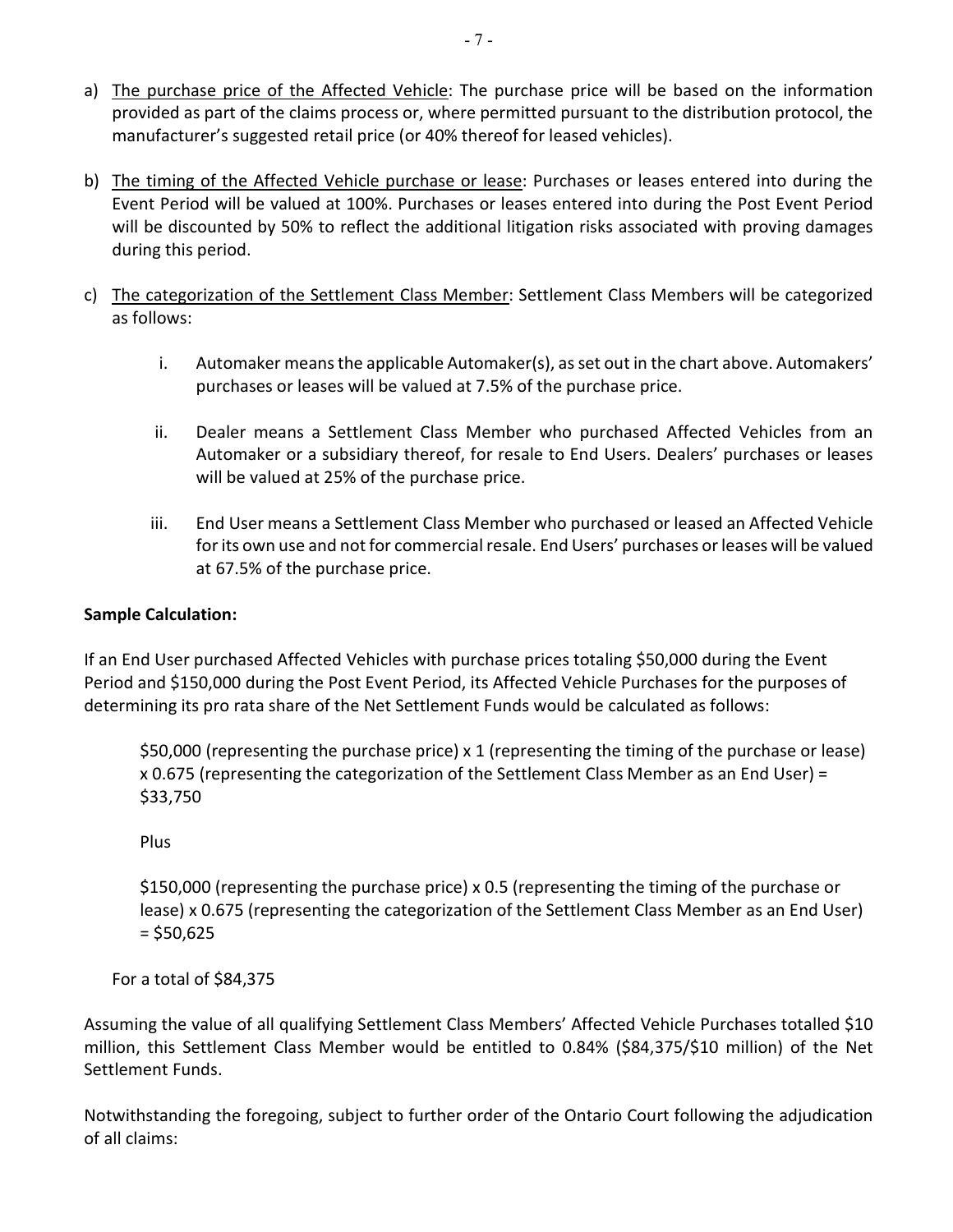- a) claims that are valued at less than \$5 will be held in abeyance pending further distributions in the auto parts class actions. This threshold for payment applies after summing all entitlements pursuant to the Second Omnibus Distribution Protocol, the Electronic Throttle Bodies Distribution Protocol, and the proposed Distribution Protocol (the "Protocols").
- b) all valid Claims that are valued at or above \$5 will be assigned a minimum value of \$25. The \$25 valuation target is not an estimate of any damages suffered. This minimum valuation applies after summing all entitlements pursuant to the Protocols. For example, if a Settlement Class Member is entitled to \$15 pursuant to the Second Omnibus Distribution Protocol, \$2 pursuant to the Electronic Throttle Bodies Distribution Protocol, and an additional \$6 pursuant to the proposed Distribution Protocol, the Settlement Class Member would receive a \$2 increase, for a total payment of \$25.

#### K. APPLYING FOR SETTLEMENT FUNDS

Information about how to apply for the settlement funds will be available in a future notice and will be posted online at: www.siskinds.com/autoparts or https://www.sotosclassactions.com/auto-parts/. If you did not receive this notice by mail or email, please register online at: www.siskinds.com/autoparts or by telephone at 1-888-977-9806 to ensure that further notices will be sent to you directly, by mail or email.

As additional auto parts cases resolve, it is likely that some of the resolved cases will relate to the same brands and years covered by the Second Omnibus Distribution Protocol. Subject to court approval, your eligibility for settlement benefits in those cases will depend on applying for settlement benefits in accordance with the Second Omnibus Distribution Protocol.

#### L. NOTICE OF DISCONTINUANCE IN PLASTIC INTERIOR TRIM CLASS ACTION

The plaintiffs intend to discontinue the Plastic Interior Trim action against the Defendants, Adient plc, Adient Seating Canada LP, and Johnson Controls International plc. These Defendants have confirmed that they had no involvement or knowledge of the alleged conspiracy and have never been the subject of an investigation regarding Plastic Interior Trim.

#### M. WHO ARE THE LAWYERS WORKING ON THESE CLASS ACTIONS AND HOW ARE THEY PAID?

The law firms of Siskinds LLP and Sotos LLP represent members of these class actions in Ontario, and in provinces other than British Columbia or Quebec.

Siskinds LLP can be reached at:

Telephone (toll free): 1-800-461-6166 Email: autopartsclassaction@siskinds.com Mail: 275 Dundas Street, Unit 1, London, ON N6B 3L1 Attention: Linda Visser / Sylvia Flower

Sotos LLP can be reached at:

 Telephone (toll free): 1-888-977-9806 Email: autoparts@sotosllp.com Mail: 180 Dundas Street West, Suite 1200, Toronto, ON M5G 1Z8 Attention: Jean-Marc Leclerc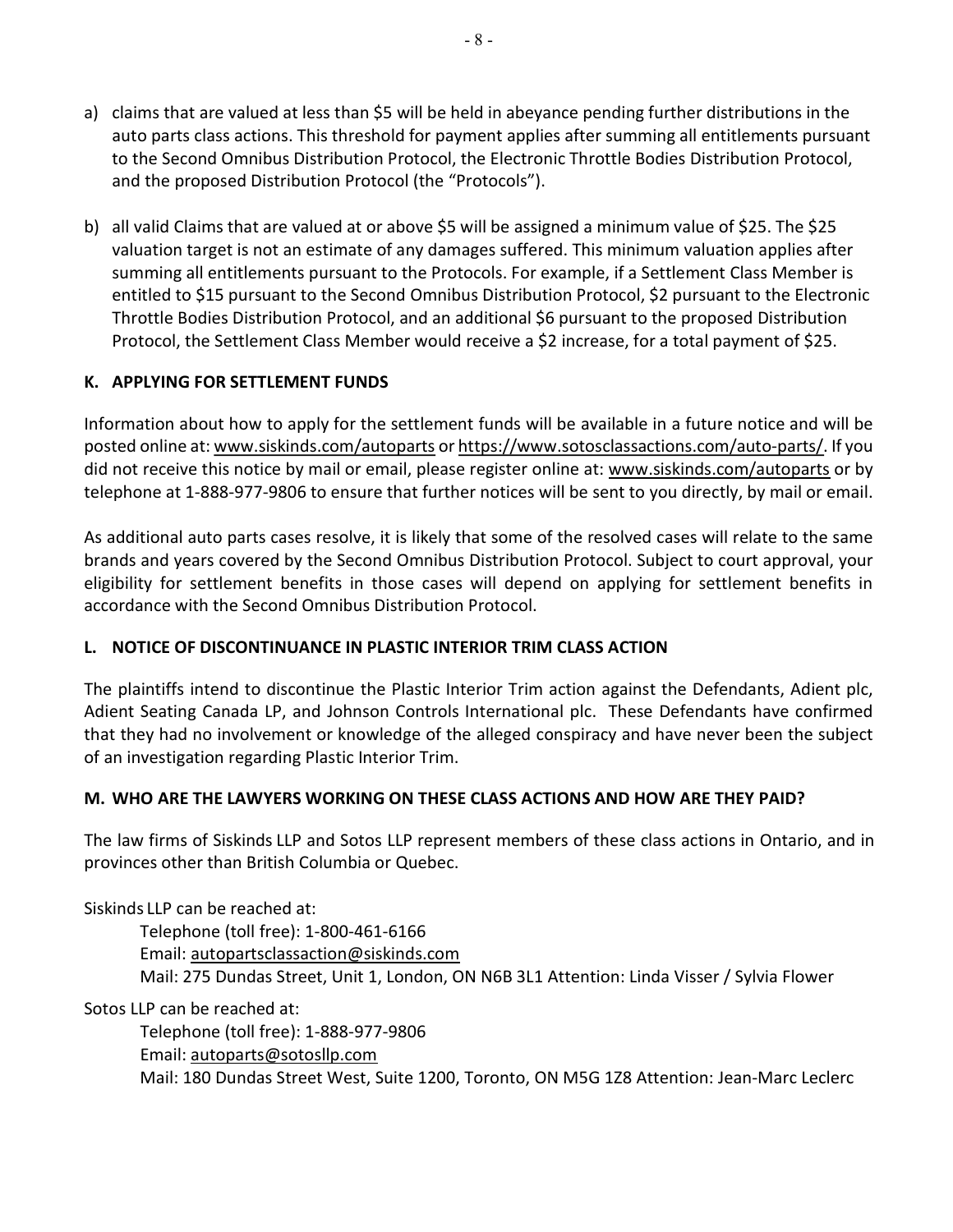The law firm of Camp Fiorante Matthews Mogerman LLP represents members of the Air Conditioning Systems, Automotive Exhaust Systems, Bearings, Ignition Coils, and Plastic Interior Trim actions in British Columbia. They can be reached at:

Telephone: 1-800-689-2322 Email: aslevin@cfmlawyers.ca Mail: #400 – 856 Homer Street, Vancouver, BC V6B 2W5 Attention: David Jones

The law firm of Siskinds Desmeules s.e.n.c.r.l. represents members of the Bearings and Ignition Coils actions in Quebec. They can be reached at:

Telephone: 418-694-2009 Email: recours@siskinds.com Mail: Les promenades du Vieux-Quebec, 43 rue De Buade, bureau 320, Quebec City, QC G1R 4A2 Attention: Erika Provencher

As an individual, you do not have to pay the lawyers working on these class actions any money out-ofpocket. The lawyers will be paid from the money collected in these class actions. The Courts will be asked to decide how much the lawyers will be paid. The lawyers will collectively be asking that the Courts approve legal fees of up to 25% of the settlement funds, plus disbursements and applicable taxes. Additionally, the Courts in Ontario and British Columbia will be asked to approve honorariums in the amount of \$200 per representative plaintiff in each of the Body Sealing Parts, Ceramic Substrates, and Plastic Interior Trim actions. The honorariums are in recognition of their contributions in the advancement of these actions. Any approved legal fees and honorariums will be paid out of the settlement funds. Class Counsel reserve the right to ask the Courts to allow Class Counsel to use the settlement funds to pay for any future adverse cost awards or future disbursements.

#### N. WHERE CAN I ASK MORE QUESTIONS?

For more information, and relevant documents (including copies of the settlement agreements and distribution protocol), please visit www.siskinds.com/autoparts.

For copies of the Ontario statements of claim, visit the Canadian Class Action Database at: http://www.cba.org/Publications-Resources/Class-Action-Database.

For a copy of the Quebec motions for authorization or to receive more information about class actions in Quebec, visit the Quebec Registry of Class Actions at https://www.registredesactionscollectives.quebec/.

To receive future notices and updates regarding the auto parts class actions and any future settlements, register online at www.siskinds.com/autoparts.

If you have questions that are not answered online, please contact Class Counsel at the numbers listed above.

#### O. INTERPRETATION

This notice contains a summary of some of the terms of the settlement agreements listed in part D. If there is a conflict between the provisions of this notice and the settlement agreements, the terms of the settlement agreements shall prevail.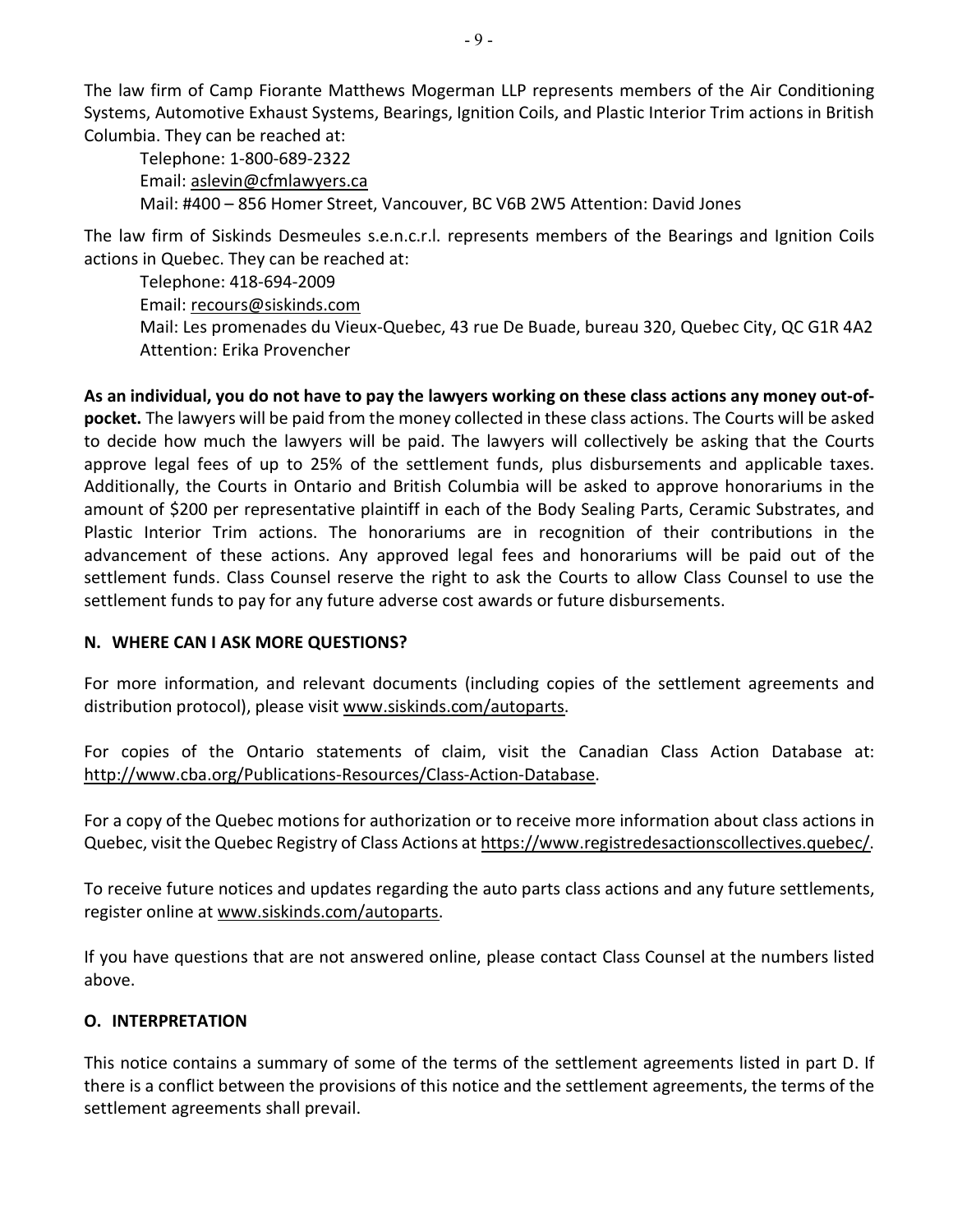| Part                             | <b>Description</b>                                                                                                                                                                                                                                                                                                                                                                                                                                                                                                                                                                                      | <b>Settlement Class</b><br><b>Period</b>   |
|----------------------------------|---------------------------------------------------------------------------------------------------------------------------------------------------------------------------------------------------------------------------------------------------------------------------------------------------------------------------------------------------------------------------------------------------------------------------------------------------------------------------------------------------------------------------------------------------------------------------------------------------------|--------------------------------------------|
| Air Conditioning<br>Systems      | Air Conditioning Systems means systems that cool the interior<br>environment of an Automotive Vehicle and are part of an<br>Automotive Vehicle's thermal system. An Air Conditioning<br>System may include, to the extent included in the relevant<br>request for quotation, compressors, condensers, HVAC units<br>(blower motors, actuators, flaps, evaporators, heater cores, and<br>filters embedded in a plastic housing), control panels, sensors,<br>and associated hoses and pipes.                                                                                                             | January 1, 2001<br>to March 1, 2010        |
| Automotive<br>Exhaust<br>Systems | Automotive Exhaust Systems means an automotive system that<br>collects exhaust gases from the engine and guides them out of<br>the Automotive Vehicle. The term Automotive Exhaust Systems<br>includes the following related components, to the extent<br>included in the relevant request for quotation: manifolds, flex<br>pipes, catalytic converters, converters, diesel oxidation<br>catalysts, diesel particulate filters, oxygen sensors, exhaust gas<br>temperature sensors, isolators, gaskets, clamps, resonator<br>assemblies, pipe accessories, mufflers, muffler assemblies, and<br>tubes. | January 1, 2002<br>to December 10,<br>2019 |
| <b>Bearings</b>                  | Bearings mean a friction-reducing device installed in new<br>Automotive Vehicles that allows one moving part to glide past<br>another moving part and includes automotive wheel hub unit<br>bearings.                                                                                                                                                                                                                                                                                                                                                                                                   | April 20, 1998 to<br>July 9, 2020          |
| <b>Body Sealing</b><br>Parts     | Body Sealing Parts means body-sided operating seals, door-<br>sided weather stripping, glass-run channels, trunk lids, trunk lid<br>weather stripping and other smaller seals, which are installed in<br>Automotive Vehicles to keep the interior dry from rain and free<br>from wind and exterior noises.                                                                                                                                                                                                                                                                                              | January 1, 2000<br>to May 14, 2019         |
| Ceramic<br><b>Substrates</b>     | Ceramic Substrates means uncoated ceramic monoliths<br>(cylindrical or rectangular tubes) containing a fine mesh-like<br>inner structure that runs the length of the tube. Ceramic<br>Substrates are coated with a mix of metals and other chemicals<br>and then incorporated into catalytic converters, which are<br>installed in Automotive Vehicles.                                                                                                                                                                                                                                                 | July 1, 1999 to<br>April 2, 2019           |
| Door Latches                     | Door latches includes side-door latches and latch minimodules<br>(also known as minimodule latches). Side-door latches secure<br>an automotive door to a vehicle body and may be locked to<br>prevent unauthorized access to a vehicle. Latch minimodules<br>include the side-door latches and all of the related mechanical<br>operating components, including the electric lock function.                                                                                                                                                                                                             | September 1,<br>2008 to April 21,<br>2022  |

# Schedule "A" – Part Descriptions and Settlement Class Period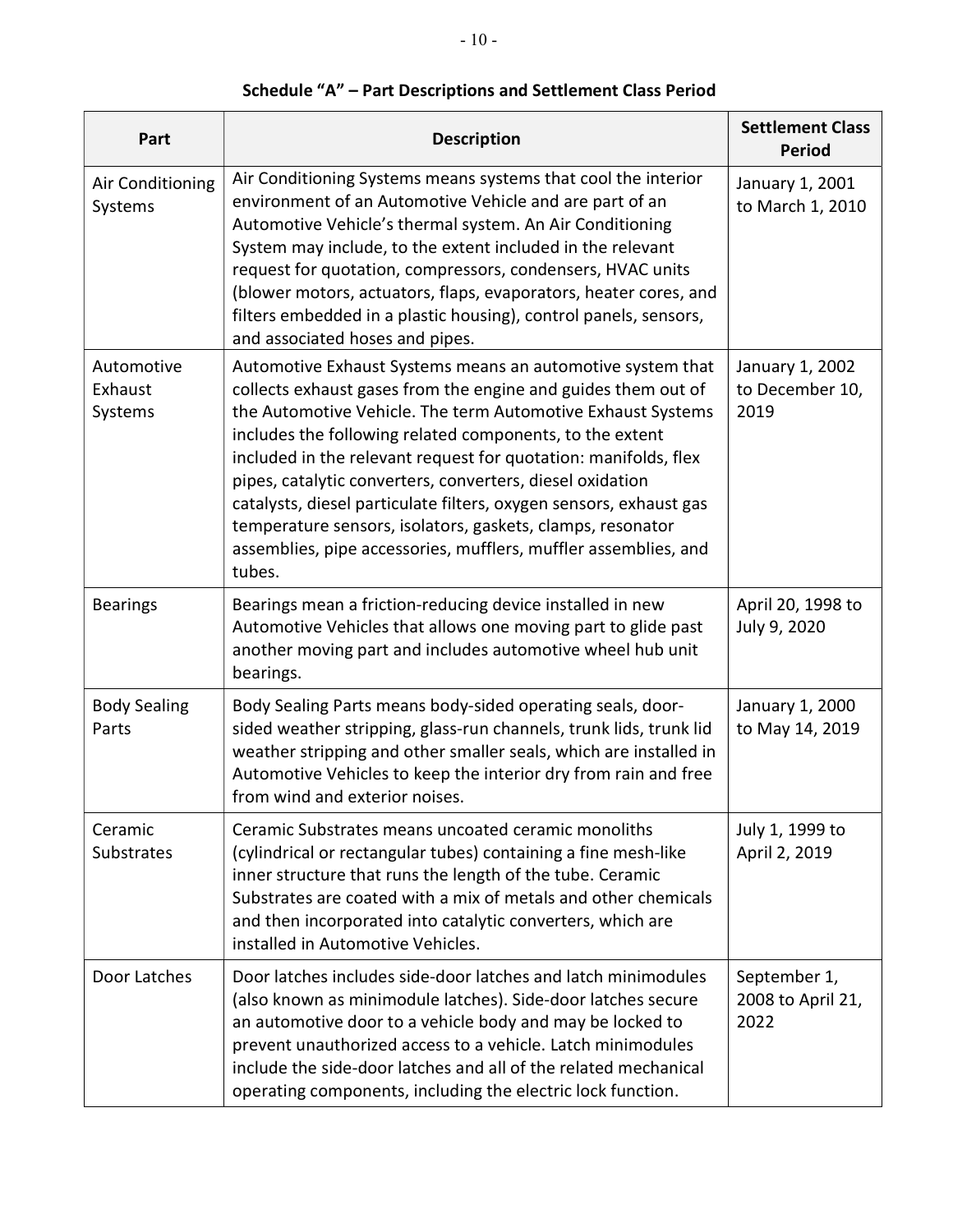| Part           | <b>Description</b>                                                                                                                                                                                                                                                        | <b>Settlement Class</b><br><b>Period</b> |
|----------------|---------------------------------------------------------------------------------------------------------------------------------------------------------------------------------------------------------------------------------------------------------------------------|------------------------------------------|
| Ignition Coils | Ignition Coils means induction coils in an Automotive Vehicle's<br>ignition system. Ignition Coils transform the low voltage of an<br>Automotive Vehicle's battery to the thousands of volts needed<br>to create an electric spark in the spark plugs to ignite the fuel. | January 1, 2000<br>to March 20,<br>2017  |